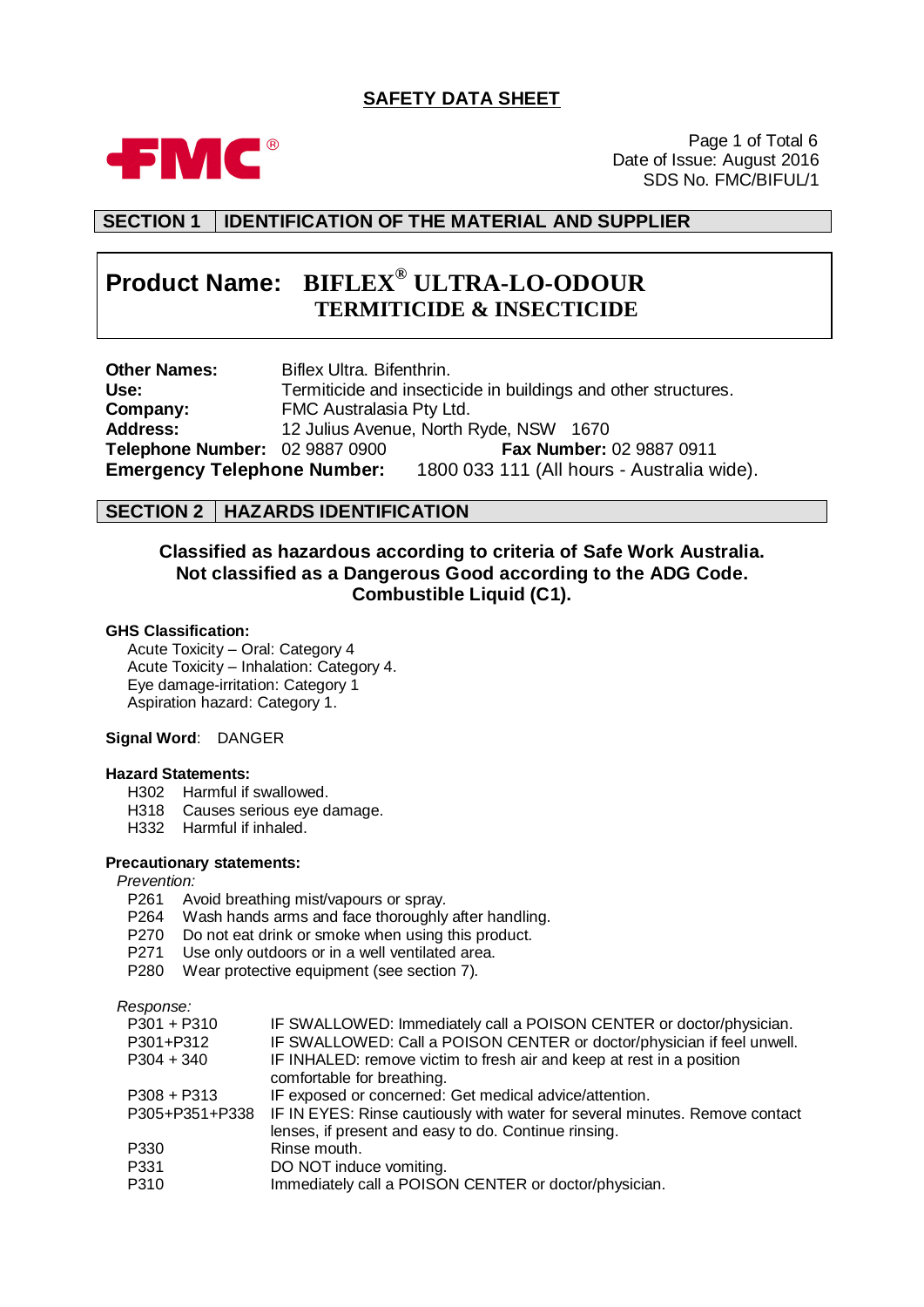### **SECTION 2 HAZARDS IDENTIFICATION** (Continued)

#### *Storage and Disposal:*

P405 Store locked up.

P501 Dispose of contents/container in accordance with national regulations.

#### **Pictograms:**



# **SECTION 3 COMPOSITION/INFORMATION ON INGREDIENTS**

### **Ingredients:**

*CHEMICAL CAS NUMBER PROPORTION* Bifenthrin 82657-04-3 100 g/L Liquid Hydrocarbons 64742-47-8 > 60% w/w Emulsifier Mixture 1 – 10% Other ingredients determined not to be hazardous mixture 10 - 30 % w/w

# **SECTION 4 FIRST AID MEASURES**

### **FIRST AID**

- **Swallowed:** If poisoning occurs, contact a doctor or Poisons Information Centre. Phone Australia 13 11 26. If swallowed, **do not** induce vomiting. Give a glass of water. If any discomfort persists seek medical advice.
- **Eye:** If in eyes, hold eyes open and flush with water until chemical is removed. If irritation occurs and persists, obtain medical attention.
- **Skin:** If on skin wash with plenty of soap and water. Remove contaminated clothing. If irritation occurs and persists see a doctor. Launder contaminated clothing before reuse.
- **Inhaled:** Remove patient to fresh air. If breathing discomfort occurs, obtain medical attention.

**Advice to Doctors:** Bifenthrin the active ingredient in this product is a pyrethroid insecticide. The formulation also contains petroleum distillate - if ingested, material may be aspirated into the lungs and cause chemical pneumonitis. Consideration should be given to gastric lavage with an endotracheal tube in place. Treat appropriately.

## **SECTION 5 FIRE FIGHTING MEASURES**

**Specific Hazard:** Product is a combustible liquid. Flash point 94°C.

**Extinguishing media:** Foam, CO<sub>2</sub> or dry chemical. Soft stream water fog if no alternatives. Contain all runoff.

**Hazards from combustion products:** On burning will emit toxic fumes of carbon monoxide, carbon dioxide, hydrogen chloride, chlorine, fluorine and hydrogen fluoride etc.

**Precautions for fire-fighters and special protective equipment:** Isolate fire area. Evacuate downwind. Wear full protective clothing and self-contained breathing apparatus. Do not breathe or contact smoke, gases or vapours generated.

## **SECTION 6 ACCIDENTIAL RELEASE MEASURES**

**Emergency procedures:** Isolate and post spill area. Keep out unprotected persons and animals. Wear prescribed protective clothing and equipment. Large spills should be dyked or covered to prevent dispersal. Vacuum shovel or pump spilled material into an approved container and dispose of as listed in section 13.

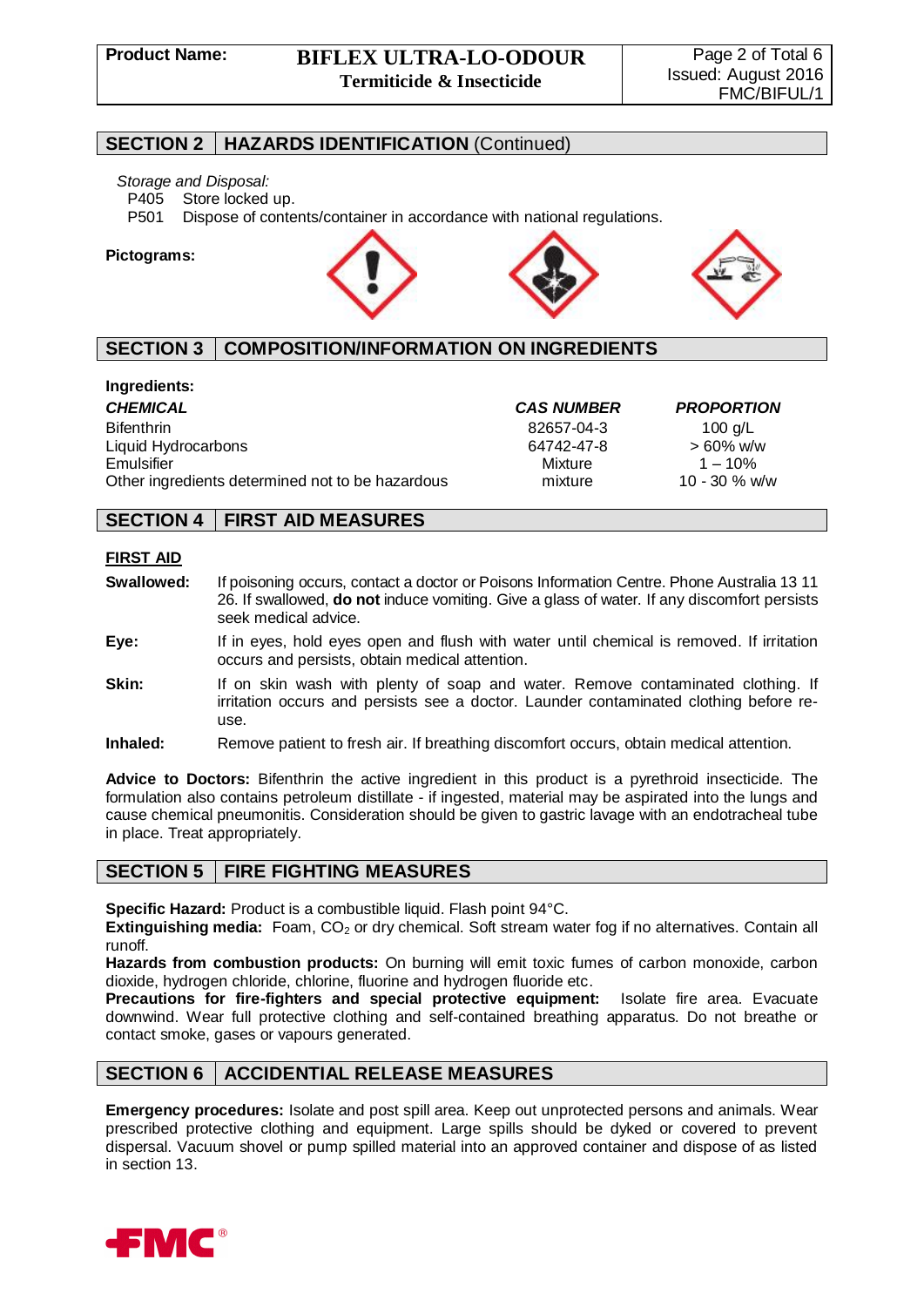# **SECTION 6 ACCIDENTIAL RELEASE MEASURES** (Continued)

**Material and methods for containment and cleanup procedures:** To clean spill area, tools and equipment, wash with a solution of soap, water and acetic acid/vinegar. Follow this with a neutralisation step of washing the area with a bleach or caustic soda ash solution. Finally, wash with a strong soap and water solution. Absorb, as above, any excess liquid and add both solutions to the drums of waste already collected.

Do NOT allow spilled product or wash solution to enter sewers, drains, dams, creeks or any other waterways.

# **SECTION 7 HANDLING AND STORAGE**

**Precautions for Safe Handling:** Ensure containers are kept closed until using product. Poisonous if swallowed. Will damage eyes and will irritate the skin. Avoid contact with eyes and skin. Do not inhale vapour or spray mist. When opening container and preparing spray, wear cotton overalls buttoned to the neck and wrist, a washable hat, elbow-length chemical resistant gloves, face shield or goggles and chemical resistant footwear. When using the prepared spray, wear cotton overalls buttoned to the neck and wrist, a washable hat, elbow-length chemical resistant gloves, chemical resistant footwear. When using in enclosed areas, wear cotton overalls buttoned to the neck and wrist, a washable hat, elbow length chemical resistant gloves, chemical resistant footwear and half- face respirator with the combined dust and gas cartridge. If clothing becomes contaminated with product or wet with spray, remove clothing immediately. If product or spray on skin, immediately wash area with soap and water. If product in eyes, wash it out immediately with water. After use and before eating, drinking or smoking, wash hands, arms and face thoroughly with soap and water. After each day's use, wash gloves, face shield or goggles, respirator (if rubber wash with detergent and warm water) and contaminated clothing.

**Conditions for Safe Storage:** DO NOT store near (or allow to contact) fertilizers, fungicides or pesticides. Store in closed original containers, in a cool, well ventilated area away from children, animals, food and feedstuffs. Do not store for prolonged periods in direct sunlight. Do not store near sources of ignition or naked flames.

This product is classified as a C1 (Combustible Liquid) for the purpose of storage and handling, in accordance with the requirements of AS 1940. Refer to state regulations for storage and transport requirements.

# **SECTION 8 EXPOSURE CONTROLS / PERSONAL PROTECTION**

### **National Exposure Standards:**

No exposure standard for bifenthrin has been established by Safe Work Australia however the manufacturer recommends the following guideline.

| <b>Atmospheric Contaminant</b>                                 | <b>Exposure Standard (TWA)</b> | $STEL$ (mg/m <sup>3</sup> ) |
|----------------------------------------------------------------|--------------------------------|-----------------------------|
| Distillates, Petroleum, Hydrotreated Middle                    | 165 ppm (Aerosol)              |                             |
| $TWA = Time-weight Average$ $STEL = Short Term Exposure Limit$ |                                |                             |

### **Biological Limit Values:**

No biological limit allocated.

### **Engineering controls:**

Use in well ventilated area only. Use local exhaust at all process locations where spray may be emitted. Ventilate all transport vehicles prior to unloading. Keep containers close when not in use.

### **Personal Protective equipment (PPE):**

General: When opening container and preparing spray, wear cotton overalls buttoned to the neck and wrist, a washable hat, elbow-length chemical resistant gloves, face shield or goggles and chemical resistant footwear. When using the prepared spray, wear cotton overalls buttoned to the neck and wrist, a washable hat, elbow-length chemical resistant gloves, chemical resistant footwear. When using in enclosed areas, wear cotton overalls buttoned to the neck and wrist, a washable hat, elbow length chemical resistant gloves, chemical resistant footwear and half- face respirator with the combined dust and gas cartridge. If clothing becomes contaminated with product or wet with spray, remove clothing immediately. If product or spray on skin, immediately wash area with soap and water.

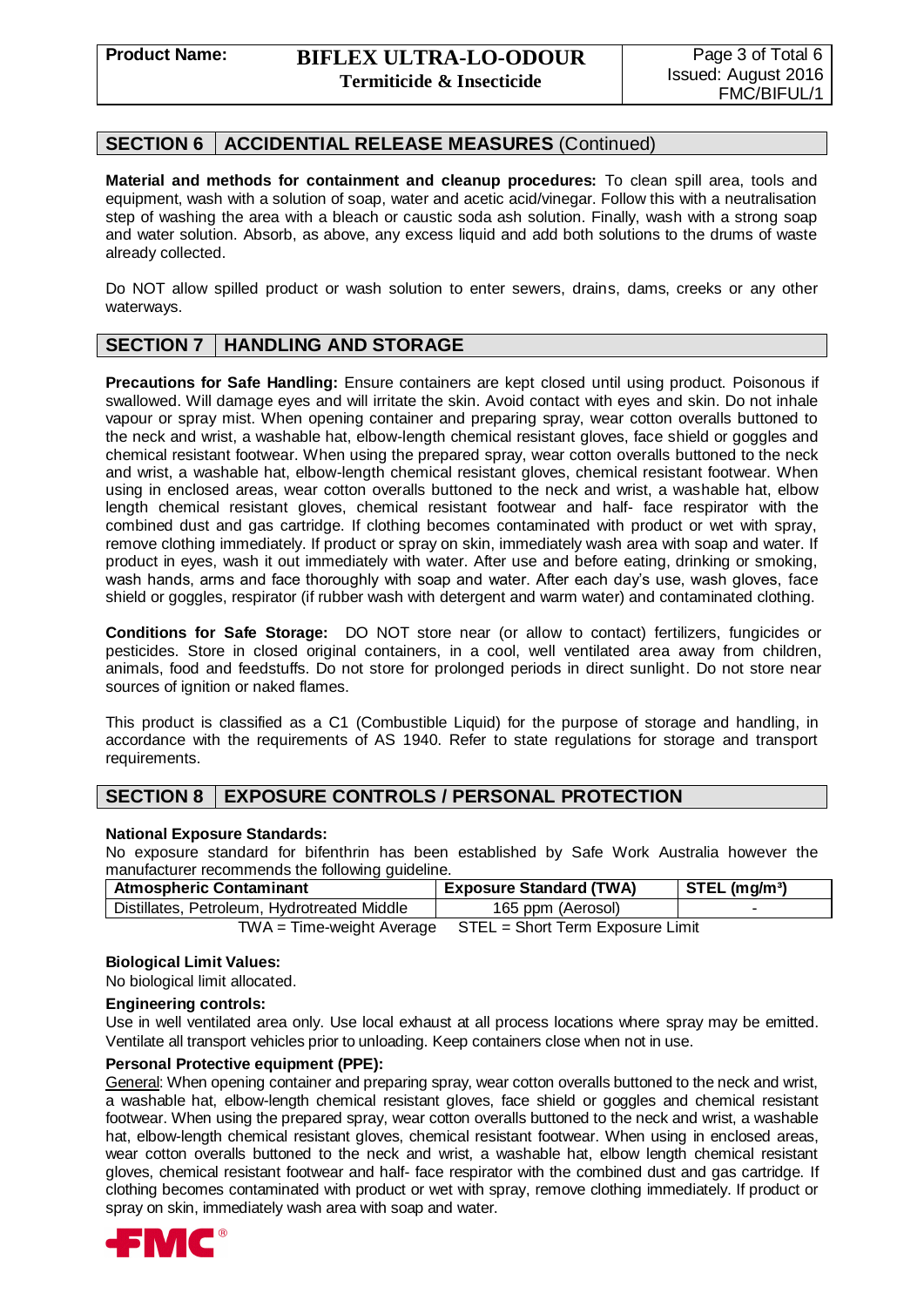## **SECTION 8 EXPOSURE CONTROLS / PERSONAL PROTECTION** (Continued)

If product in eyes, wash it out immediately with water. After use and before eating, drinking or smoking, wash hands, arms and face thoroughly with soap and water. After each day's use, wash gloves, face shield or goggles, respirator (if rubber wash with detergent and warm water) and contaminated clothing.

Personal Hygiene: Clean water should be available for washing in case of eye or skin contamination. Wash skin before eating, drinking or smoking. Shower at the end of the workday.

### **SECTION 9 PHYSICAL AND CHEMICAL PROPERTIES**

| Appearance:                     | Clear straw to golden yellow liquid.                                                                       |
|---------------------------------|------------------------------------------------------------------------------------------------------------|
| Odour:                          | Aromatic hydrocarbon odour.                                                                                |
| <b>Boiling point:</b>           | Not available.                                                                                             |
| <b>Freezing point:</b>          | Not available.                                                                                             |
| <b>Specific Gravity:</b>        | Approximately 0.9 g/mL.                                                                                    |
| pH:                             | Not available.                                                                                             |
| <b>Solubility in Water:</b>     | Product emulsifies in water.                                                                               |
| <b>Flammability:</b>            | Combustible liquid (C1).                                                                                   |
| <b>Corrosive hazard:</b>        | Non corrosive; compatible with stainless steel containers & polyethylene<br>used in spray tanks and parts. |
| Flashpoint (°C):                | $94^{\circ}$ C.                                                                                            |
| <b>Flammability Limits (%):</b> | Not established.                                                                                           |
| <b>Poisons Schedule:</b>        | Product is a schedule 6 poison.                                                                            |

# **SECTION 10 STABILITY AND REACTIVITY**

**Chemical Stability:** Product is considered stable in ambient conditions for a period of at least 2 years after manufacture.

**Conditions to avoid:** Do not store for prolonged periods in direct sunlight. Store away from sources of ignition. Avoid alkaline materials.

**Incompatible materials:** No particular materials to avoid.

**Hazardous decomposition products:** On burning will emit toxic fumes of carbon monoxide, carbon dioxide, hydrogen chloride, chlorine, fluorine and hydrogen fluoride etc.

**Hazardous reactions:** No particular reactions to avoid.

## **SECTION 11 TOXICOLOGICAL INFORMATION**

### *Potential Health Effects:*

Studies with laboratory animals have shown this product to be harmful if swallowed. Ingestion of large doses of bifenthrin by laboratory animals produced signs of toxicity which included clonic convulsions, tremors and bloody nasal discharge. Irritating to eyes and respiratory system.

This formulation also contains liquid hydrocarbons. Vapour concentrations above recommended exposure levels are irritating to the eyes and the respiratory tract, may cause headaches and dizziness, are anaesthetic and may have other central nervous system effects. Moderately irritating to the eyes. Contact with the skin may be irritating.

### **Acute**

- **Swallowed:** This product is harmful if swallowed; the acute oral  $LD_{50}$  (rat) = 400 500 mg/kg (calculated).
- **Eye:** Moderately irritating to the washed eye and severely irritating to the unwashed eye. Product can be absorbed through the eyes.
- **Skin:** This product has a low dermal toxicity. The dermal LD<sub>50</sub> (rabbit) > 2000 mg/kg. Skin sensitising may occur in sensitive individuals. Skin contact may result in irritation with a degreasing action on the skin. Repeated or prolonged skin contact may lead to irritant contact dermatitis.

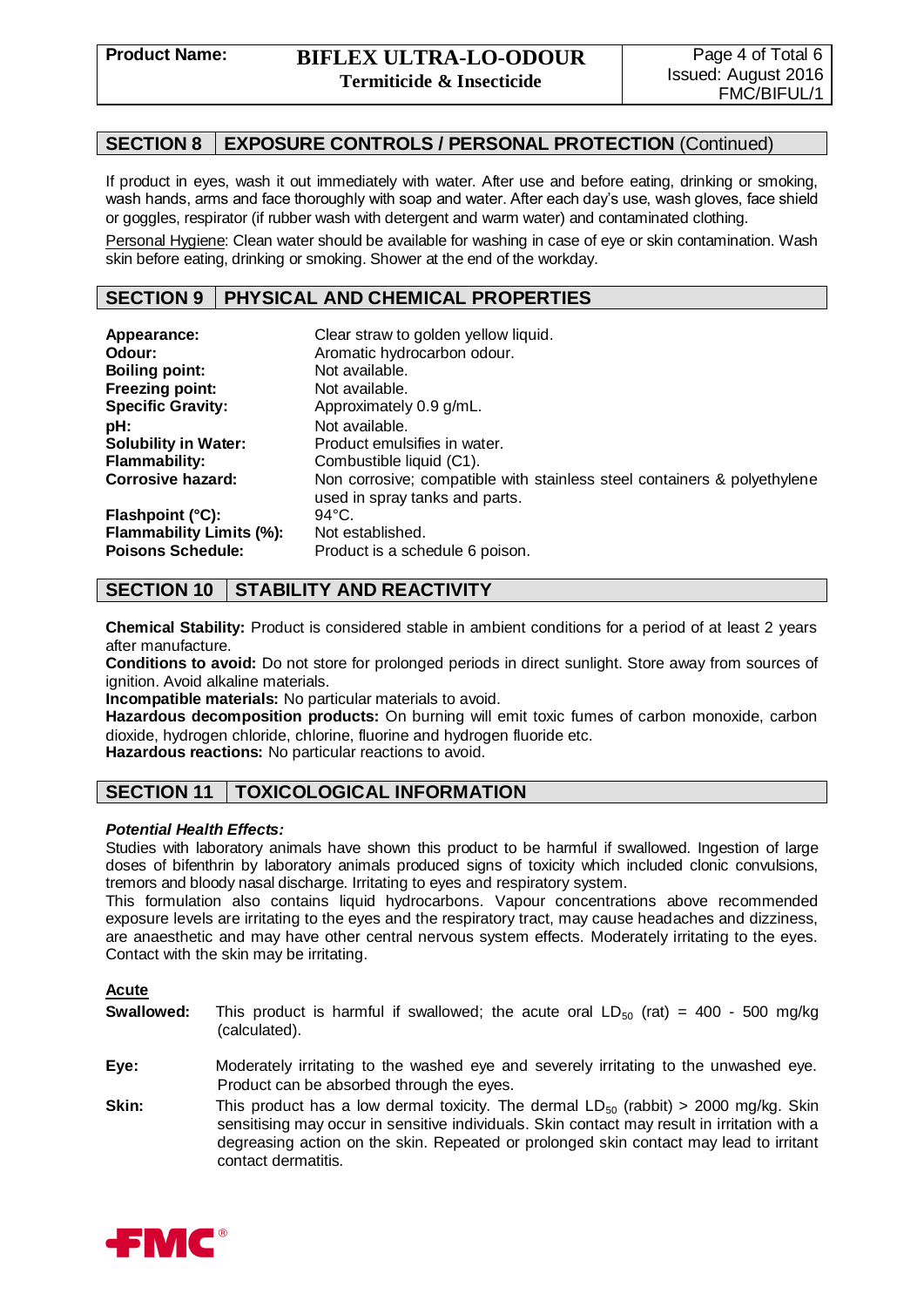# **SECTION 11 TOXICOLOGICAL INFORMATION** (Continued)

**Inhaled:** This product is harmful if inhaled. Inhalation of liquid hydrocarbon vapours may cause dizziness, and irritation to the eyes, skin and mucous membrane of the respiratory and gastrointestinal tracts. Acute inhalation  $LC_{50} = 4.9$  mg/L/4 hour (Similar formulation).

**Chronic:** No data available on this formulation. In studies with laboratory animals, Bifenthrin Technical did not cause teratogenicity or reproductive toxicity. Tremors were associated with repeated exposure of dogs, rats, rabbits and mice to Bifenthrin. The overall results from a battery of genotoxicity studies indicate that Bifenthrin is not considered to be genotoxic. Ames test results were negative. Kidney and liver damage is possible from over-exposure to liquid hydrocarbons over long periods. Additionally, some reversible haematopoietic depression has been observed in animals with extended exposure to liquid hydrocarbons.

## **SECTION 12 ECOLOGICAL INFORMATION**

**Environmental Toxicology:** The active ingredient, Bifenthrin, is highly toxic to fish and aquatic arthropods with  $LC_{50}$  values ranging from 0.0038  $\mu$ g/L to 17.8  $\mu$ g/L. In general, the aquatic arthropods are the most sensitive species. Care should be taken to avoid contamination of the aquatic environment. Bifenthrin had no effect on molluscs at its limit of water solubility. Bifenthrin is only slightly toxic to both waterfowl and upland game birds with  $LC_{50}$  values range from 1800 mg/kg to > 2,150 mg/kg. Do not contaminate sewers, drains, dams, creeks or any other waterways with product or the used container.

**Environmental Properties:** The active ingredient, Bifenthrin, degrades at a moderate rate in agricultural soils (t<sup> $\frac{1}{2}$ </sup> = 50 to 205 days), and more rapidly on the surface of bare soils (t<sup> $\frac{1}{2}$ </sup> = 7 to 62 days). Bifenthrin is tightly bound in most soils and has extremely low water solubility.

# **SECTION 13 DISPOSAL CONSIDERATIONS**

**Spills & Disposal:** In the case of spillage, contain and absorb spilled material with absorbent material such as sand, clay or cat litter and dispose of waste as indicated below or according to the Australian Standard 2507 - Storage and Handling of Pesticides. Wear prescribed protective clothing and equipment. Keep out animals and unprotected persons. Keep material out of streams and sewers. Vacuum, shovel or pump waste into an approved drum. To decontaminate spill area, tools and equipment, wash with a suitable solution (i.e. organic solvent, detergent, bleach or caustic soda) and add the solution to the drums of waste already collected. Label for contents. Dispose of drummed wastes, including decontamination solution, in accordance with the requirements of Local or State Waste Management Authorities. Do not cut or weld metal containers. Vapours that form inside may create an explosion hazard.

*Dangerous to Fish*: Do NOT allow spilled product or wash solution to enter sewers, drains, dams, creeks or any other waterways.

**Disposal of empty, non-returnable containers:** Triple or preferably pressure rinse containers before disposal. Add rinsings to spray tank. Do not dispose of undiluted chemicals on-site. If recycling, replace cap and return containers to recycler or designated collection point. If not recycling, break, crush or puncture and bury empty containers in a local authority landfill. If not available bury the containers below 500 mm in a disposal pit specifically marked and set up for this purpose clear of waterways, vegetation and roots. Empty containers and product should not be burnt.

# **SECTION 14 TRANSPORT INFORMATION**

**Road & Rail Transport:** Biflex Ultra is not classified as a Dangerous Goods under the Australian Code for the Transport of Dangerous Goods by Road and Rail in containers less than 3000 litres. Bulk shipments should use UN 3082, as per below. This product is a Combustible Liquid (C1) for storage purposes.

**Marine and Air Transport:** Biflex Ultra is a Marine Pollutant according to International Maritime Dangerous Goods (IMDG) Code and the International Air Transport Association (IATA). If transporting by sea or air the following Dangerous Goods Classification applies:-

UN 3082, Class 9 (Miscellaneous Dangerous Goods), Packing Group III, Proper Shipping Name ENVIRONMENTALLY HAZARDOUS SUBSTANCE, LIQUID, N.O.S. (Contains 10% Bifenthrin).